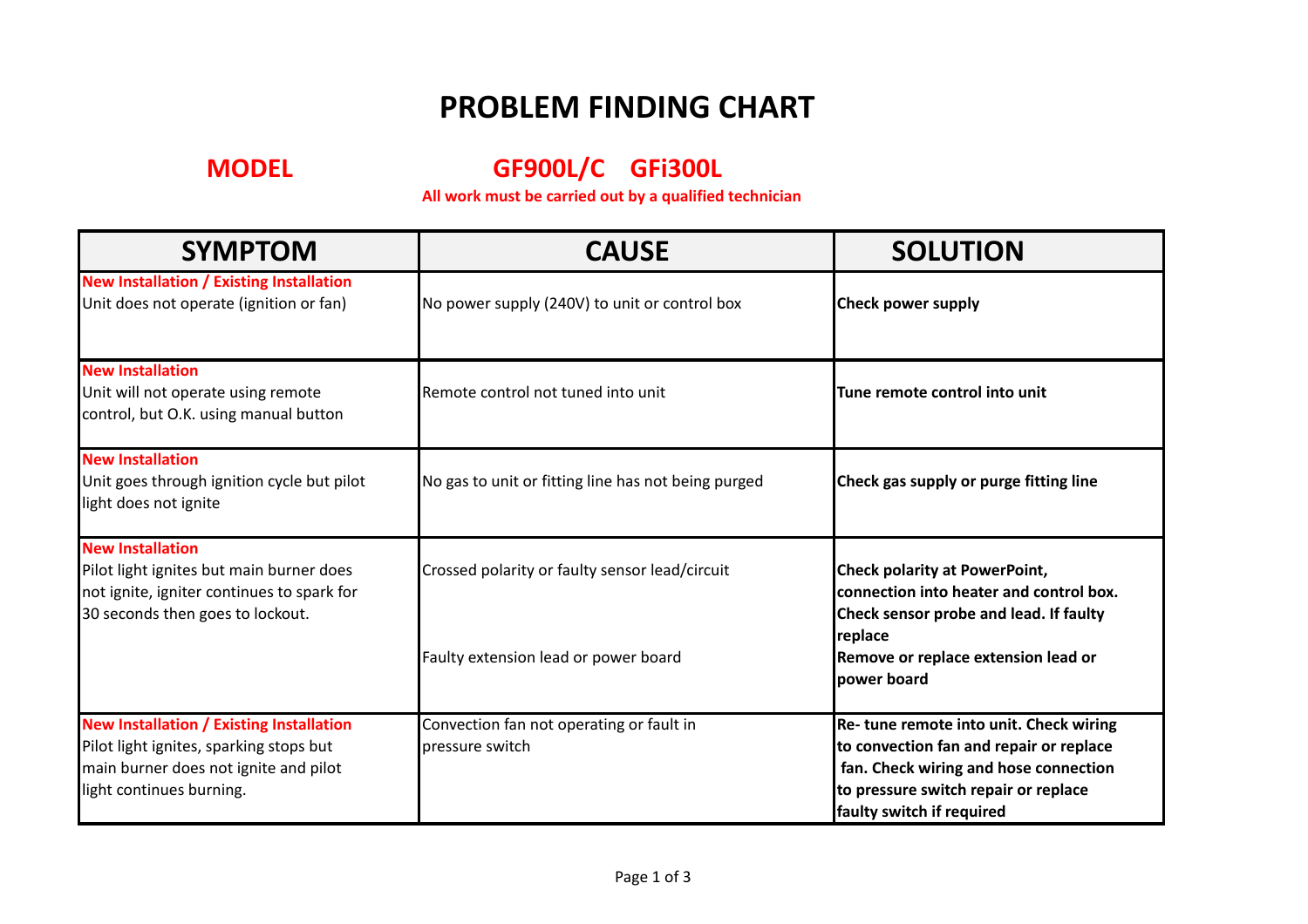| <b>New Installation</b>                                                                                                    |                                                                                                                                           |                                                                                                                |
|----------------------------------------------------------------------------------------------------------------------------|-------------------------------------------------------------------------------------------------------------------------------------------|----------------------------------------------------------------------------------------------------------------|
| Unit ignites. Main burner becomes                                                                                          | Flue blocked. Incorrect flue installation or flue                                                                                         | Clear blocked flue. Install flue correctly.                                                                    |
| unstable, flame lifts off burner, unit goes                                                                                | joints not sealed                                                                                                                         | Seal all flue joints                                                                                           |
| to lockout                                                                                                                 |                                                                                                                                           |                                                                                                                |
|                                                                                                                            | Incorrect burner pressure settings                                                                                                        | Adjust burner pressure to correct<br>settings                                                                  |
|                                                                                                                            | Burner aeration not correctly adjusted<br>Log set incorrectly installed                                                                   | <b>Adjust burner aeration</b><br>Install log set as per Owners Manual                                          |
| <b>New / Existing Installation</b>                                                                                         |                                                                                                                                           |                                                                                                                |
| Fan operates but no ignition sequence                                                                                      | Unit ignition pack gone to lock out                                                                                                       | Reset ignition pack by depressing red<br>reset button whilst unit controls are in<br>the "ON" position         |
| <b>Existing Installation</b>                                                                                               |                                                                                                                                           |                                                                                                                |
| Pilot light ignites but main burner does<br>not ignite, igniter continues to spark for<br>30 seconds then goes to lockout. | Faulty sensor lead/circuit, low pilot flame                                                                                               | Check sensor circuit, replace sensor if<br>required. Clean pilot and ensure flame is<br>touching sensor probe. |
| <b>Existing Installation</b>                                                                                               |                                                                                                                                           |                                                                                                                |
| Pilot light ignites, igniter stops sparking<br>but main burner does not ignite                                             | Ignition pack faulty or wires have detached from<br>Ignition pack/gas valve. Convection fan not<br>operating, fault with pressure switch. | Check wiring from ignition pack to gas<br>valve etc. Replace faulty ignition pack,<br>fan or pressure switch   |
| <b>Existing Installation</b>                                                                                               |                                                                                                                                           |                                                                                                                |
| Pilot ignites spark stops, burner lights for<br>a few seconds then unit goes out.                                          | Faulty/blocked pilot, pilot head warped or faulty<br>ignition pack                                                                        | Clean pilot. Replace pilot head or<br>assembly. Replace ignition pack if<br>required                           |
| <b>Existing Installation</b>                                                                                               |                                                                                                                                           |                                                                                                                |
| Ignition system operates, sparking<br>commences but no spark at pilot<br>assembly                                          | Faulty spark ceramic or lead. Spark lead detached<br>from ignition pack or earth wire detached from<br>ignition pack                      | Rectify wiring if faulty. Replace ignition<br>ceramic & lead if required                                       |